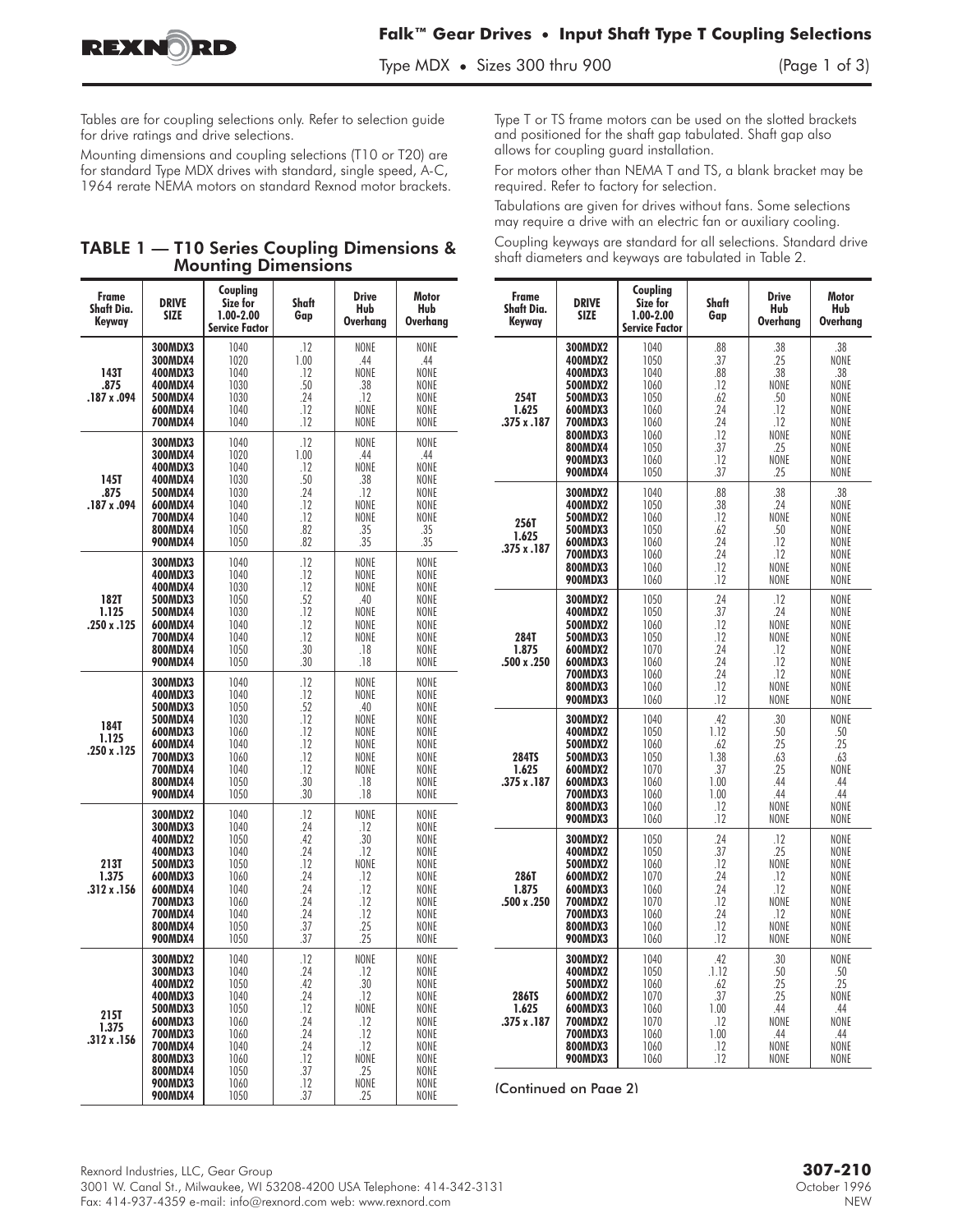Type MDX • Sizes 300 thru 900



## TABLE 1 Continued

| <b>Frame</b><br><b>Shaft Dia.</b><br>Keyway | <b>DRIVE</b><br><b>SIZE</b>                                                                                                                                                                                                                                                                                                                                                                                                                                    | Coupling<br>Size for<br>1.00-2.00<br><b>Service Factor</b>           | Shaft<br>Gap                                                  | <b>Drive</b><br>Hub<br><b>Overhang</b>                                  | Motor<br>Hub<br>Overhang                                             |
|---------------------------------------------|----------------------------------------------------------------------------------------------------------------------------------------------------------------------------------------------------------------------------------------------------------------------------------------------------------------------------------------------------------------------------------------------------------------------------------------------------------------|----------------------------------------------------------------------|---------------------------------------------------------------|-------------------------------------------------------------------------|----------------------------------------------------------------------|
| 324T<br>2.125<br>.500 x.250                 | 300MDX2<br>400MDX2<br>500MDX2<br>600MDX2<br>600MDX3<br>700MDX2<br>700MDX3<br>800MDX3<br><b>900MDX3</b>                                                                                                                                                                                                                                                                                                                                                         | 1060<br>1060<br>1060<br>1070<br>1060<br>1070<br>1060<br>1060<br>1060 | .24<br>.12<br>.12<br>.24<br>.24<br>.12<br>.24<br>.12<br>.12   | .12<br>NONE<br>NONE<br>.12<br>.12<br>NONE<br>.12<br><b>NONF</b><br>NONE | NONE<br>NONE<br>NONE<br>NONE<br>NONE<br>NONE<br>NONE<br>NONE<br>NONE |
| 324TS                                       | 300MDX2<br>400MDX2<br>500MDX2                                                                                                                                                                                                                                                                                                                                                                                                                                  | 1050<br>1050<br>1060<br>1070                                         | 1.12<br>.62<br>.12<br>.12                                     | 50<br>.50<br>NONE<br>NONE                                               | 50<br>NONE<br>NONE<br>NONE                                           |
| .500 x .250                                 | 600MDX2<br>1.875<br>600MDX3<br>700MDX2<br>700MDX3<br>800MDX3<br><b>900MDX3</b><br>300MDX2<br>400MDX2<br>500MDX2<br>600MDX2<br>700MDX2<br>700MDX3<br>800MDX3<br><b>900MDX3</b><br>300MDX2<br>400MDX2<br>500MDX2<br>600MDX2<br><b>700MDX2</b><br>700MDX3<br>800MDX3<br><b>900MDX3</b><br>400MDX2<br>500MDX2<br>600MDX2<br><b>700MDX2</b><br><b>700MDX3</b><br>800MDX2<br>800MDX3<br><b>900MDX2</b><br><b>900MDX3</b><br>400MDX2<br>500MDX2<br>600MDX2<br>700MDX2 | 1060<br>1070<br>1060<br>1060<br>1060                                 | .50<br>24<br>.50<br>.37<br>.37                                | .38<br>.12<br>.38<br>.25<br>.25                                         | NONE<br>NONE<br>NONE<br>NONE<br>NONE                                 |
| 326T<br>2.125<br>.500 x .250                |                                                                                                                                                                                                                                                                                                                                                                                                                                                                | 1060<br>1060<br>1060<br>1070<br>1070<br>1060<br>1060<br>1060         | .24<br>.12<br>.12<br>.24<br>.12<br>.24<br>.12<br>.12          | .12<br>NONE<br>NONE<br>.12<br>NONE<br>.12<br>NONE<br>NONE               | NONE<br>NONE<br>NONE<br>NONE<br>NONE<br>NONE<br>NONE<br>NONE         |
| 326TS<br>1.875<br>.500 x .250               |                                                                                                                                                                                                                                                                                                                                                                                                                                                                | 1050<br>1050<br>1060<br>1070<br>1070<br>1060<br>1060<br>1060         | 1.12<br>.62<br>.12<br>.12<br>.24<br>.50<br>.37<br>.37         | .50<br>.50<br>NONE<br>NONE<br>.12<br>.38<br>.25<br>.25                  | .50<br>NONE<br>NONE<br>NONE<br>NONE<br>NONE<br>NONE<br>NONE          |
| 364T<br>2.375<br>.625 x .312                |                                                                                                                                                                                                                                                                                                                                                                                                                                                                | 1070<br>1070<br>1070<br>1070<br>1070<br>1080<br>1070<br>1080<br>1070 | .12<br>.12<br>.12<br>.12<br>.12<br>.12<br>.12<br>.12<br>.12   | NONE<br>NONE<br>NONE<br>NONE<br>NONE<br>NONE<br>NONE<br>NONE<br>NONE    | NONE<br>NONE<br>NONE<br>NONE<br>NONE<br>NONE<br>NONE<br>NONE<br>NONE |
| 364TS<br>1.875<br>.500 x .250               | <b>700MDX3</b><br>800MDX2<br>800MDX3<br><b>900MDX2</b><br><b>900MDX3</b>                                                                                                                                                                                                                                                                                                                                                                                       | 1060<br>1060<br>1070<br>1070<br>1070<br>1080<br>1060<br>1080<br>1060 | 1.12<br>.50<br>.12<br>.24<br>1.00<br>.62<br>.62<br>.62<br>.62 | 50<br>.38<br>NONE<br>.12<br>.44<br>.38<br>.38<br>.38<br>.38             | 50<br>NONE<br>NONE<br>NONE<br>.44<br>.12<br>.12<br>.12<br>.12        |
| 365T<br>2.375<br>.625 x .312                | 400MDX2<br>500MDX2<br>600MDX2<br>700MDX2<br>800MDX2<br>800MDX3<br><b>900MDX2</b><br><b>900MDX3</b>                                                                                                                                                                                                                                                                                                                                                             | 1070<br>1070<br>1070<br>1070<br>1080<br>1070<br>1080<br>1070         | .12<br>.12<br>.12<br>.12<br>.12<br>.12<br>.12<br>.12          | NONE<br>NONE<br>NONE<br>NONE<br>NONE<br>NONE<br>NONE<br>NONE            | NONE<br>NONE<br>NONE<br>NONE<br>NONE<br>NONE<br>NONE<br>NONE         |

| Frame<br>Shaft Dia.                     | <b>DRIVE</b><br><b>SIZE</b>                                                                        | Coupling<br>Size for<br>$1.00 - 2.00$                                                 | Shaft<br>Gap                                         | <b>Drive</b><br>Hub                                                     | <b>Motor</b><br>Hub                                                       |
|-----------------------------------------|----------------------------------------------------------------------------------------------------|---------------------------------------------------------------------------------------|------------------------------------------------------|-------------------------------------------------------------------------|---------------------------------------------------------------------------|
| Keyway<br>365TS<br>1.875<br>.500 x .250 | 400MDX2<br>500MDX2<br>600MDX2<br>700MDX2<br>800MDX2<br>800MDX3<br><b>900MDX2</b><br><b>900MDX3</b> | <b>Service Factor</b><br>1060<br>1060<br>1070<br>1070<br>1080<br>1060<br>1080<br>1060 | 1.12<br>50<br>.12<br>.24<br>.62<br>.62<br>.62<br>.62 | <b>Overhang</b><br>.50<br>38<br>NONE<br>.12<br>.38<br>.38<br>.38<br>.38 | Overhang<br>.50<br><b>NONF</b><br>NONE<br>NONE<br>12<br>.12<br>.12<br>.12 |
| 404T<br>2.875<br>.750 x .375            | 500MDX2<br>600MDX2<br>700MDX2<br>800MDX2<br><b>900MDX2</b><br><b>900MDX3</b>                       | 1080<br>1080<br>1080<br>1080<br>1080<br>1080                                          | .12<br>.12<br>.12<br>.62<br>.62<br>.12               | NONE<br><b>NONF</b><br><b>NONE</b><br>38<br>38<br>NONE                  | NONE<br><b>NONF</b><br>NONE<br>12<br>12<br>NONE                           |
| 404TS<br>2.125<br>.500 x .250           | 500MDX2<br>600MDX2<br>700MDX2<br>800MDX2<br><b>900MDX2</b><br><b>900MDX3</b>                       | 1080<br>1070<br>1070<br>1080<br>1080<br>1080                                          | 1.31<br>1.00<br>.62<br>.12<br>.12<br>2.12            | 119<br>.50<br>.50<br><b>NONE</b><br><b>NONE</b><br>1.00                 | 38<br>NONE<br>NONE<br>NONE<br>NONE<br>1.00                                |
| 405T<br>2.875<br>.750 x .375            | 500MDX2<br>600MDX2<br>700MDX2<br>800MDX2<br><b>900MDX2</b>                                         | 1080<br>1080<br>1080<br>1080<br>1080                                                  | .12<br>.12<br>12<br>.62<br>.62                       | <b>NONF</b><br>NONE<br><b>NONF</b><br>.38<br>.38                        | <b>NONF</b><br>NONE<br><b>NONF</b><br>.12<br>.12                          |
| 405TS<br>2.125<br>.500 x .250           | 500MDX2<br>600MDX2<br>700MDX2<br>800MDX2<br><b>900MDX2</b>                                         | 1080<br>1070<br>1070<br>1080<br>1080                                                  | 1.31<br>1.00<br>62<br>.12<br>.12                     | 1.19<br>.50<br>50<br>NONE<br>NONE                                       | NONE<br>.38<br><b>NONF</b><br>NONE<br>NONE                                |
| 444T<br>3.375<br>.875 x .438            | 600MDX2<br>700MDX2<br>800MDX2<br><b>900MDX2</b>                                                    | 1090<br>1090<br>1090<br>1090                                                          | .62<br>.37<br>.12<br>.12                             | .50<br>.25<br><b>NONE</b><br>NONE                                       | NONE<br>NONE<br>NONE<br>NONE                                              |
| 444TS<br>2.375<br>.625 x .312           | 600MDX2<br>700MDX2<br>800MDX2<br><b>900MDX2</b>                                                    | 1080<br>1080<br>1080<br>1080                                                          | 1.38<br>1.12<br>.12<br>.12                           | 63<br>.50<br>NONE<br><b>NONE</b>                                        | .63<br>.50<br>NONE<br>NONE                                                |
| 445T<br>3.375<br>.875 x .438            | 600MDX2<br>700MDX2<br>800MDX2<br><b>900MDX2</b>                                                    | 1090<br>1090<br>1090<br>1090                                                          | .12<br>.12<br>.12<br>.12                             | .50<br>.25<br><b>NONF</b><br><b>NONE</b>                                | NONE<br>NONE<br><b>NONF</b><br>NONE                                       |
| 445TS<br>2.375<br>.625x.312             | 600MDX2<br>700MDX2<br>800MDX2<br><b>900MDX2</b>                                                    | 1080<br>1080<br>1080<br>1080                                                          | 1.38<br>1.12<br>.12<br>.12                           | .63<br>.50<br>NONE<br>NONE                                              | .63<br>.50<br>NONE<br>NONE                                                |